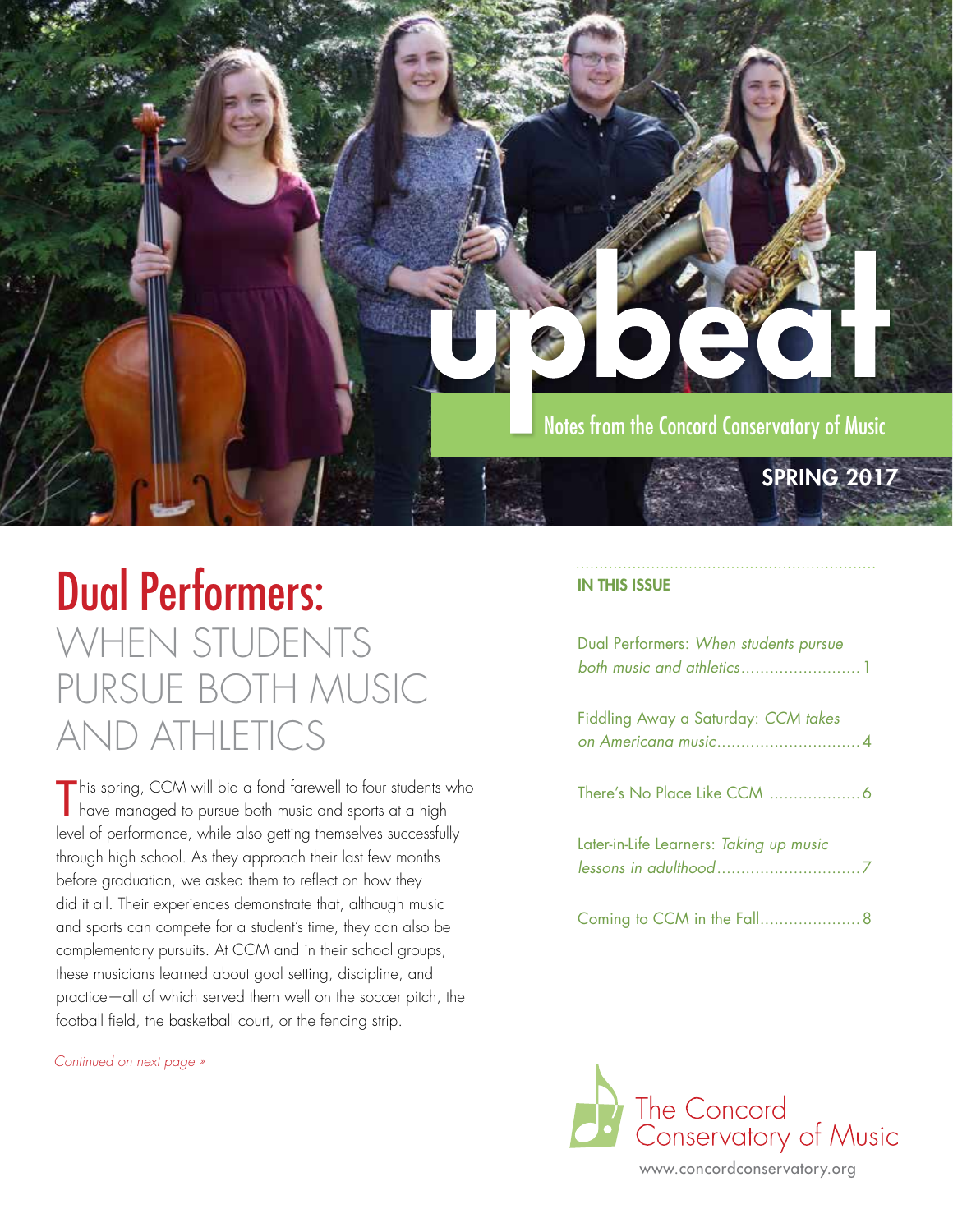### STUDENT: JOSH ALLEN Instrument: Baritone Saxophone Sport: Football

There's a high correlation between sports and music in terms of having the mental fortitude to push forward. Playing football, you need a lot of physical and mental strength, while also being smart and light on your feet. There are many plays and formations to learn, just like there are many notes to learn on the staff and a few different ways to play some of those notes. For both football and my specific instrument, I also need a great deal of lung capacity: After playing football for four years and baritone saxophone for six, my lung capacity has certainly increased. As for juggling schedules, I would often be running from place to place, especially with other extra-curricular activities. I barely had time to eat and do homework, especially in my sophomore and junior years. There were always conflicts with concerts, practices and rehearsals, but we made it work. That's what we do as both musicians and athletes.



### STUDENT: CLAIRE DETTELBACH

### Instruments: Alto Saxophone, Piano Sports: Soccer, Fencing

I take alto saxophone lessons with Carlos Averhoff Jr., and piano lessons with Yelena Beriyeva. I also play the alto saxophone for my high school concert band, and I play piano for my high school jazz band and pit orchestra. I've been playing soccer since elementary school, and this fall I was on the varsity team. I also fence foil on the women's varsity fencing team.

Sports and music overlap in two main areas: confidence and discipline. Although I've been doing it for 12 years now, performing at recitals still makes me nervous, no matter how long I've been preparing a certain piece. Sports, too, demand a similar sort of self-assurance: Especially in individual sports, it takes a lot of confidence and a couple of deep breaths to step out onto the strip with your entire team watching you. Having a background in music made it easier for me to tune out the distractions and focus while on the fencing strip or the soccer field.

Music taught me that in order for practicing to become fruitful and even fun, you have to be invested in it for yourself, not just for your teacher. When I was younger, piano practicing was a real chore. Somewhere along the line though, it became rewarding, and I began practicing with the knowledge that everything is more fun when you're good at it. With fencing and soccer, too, practice makes it more fun.

Many people quit music in high school because they think they don't have the time for it, but music can actually be a huge stress-reliever. Even just half an hour of piano at night after homework, whether I'm practicing or playing random pieces for fun, lets me wind down from busy high school days.

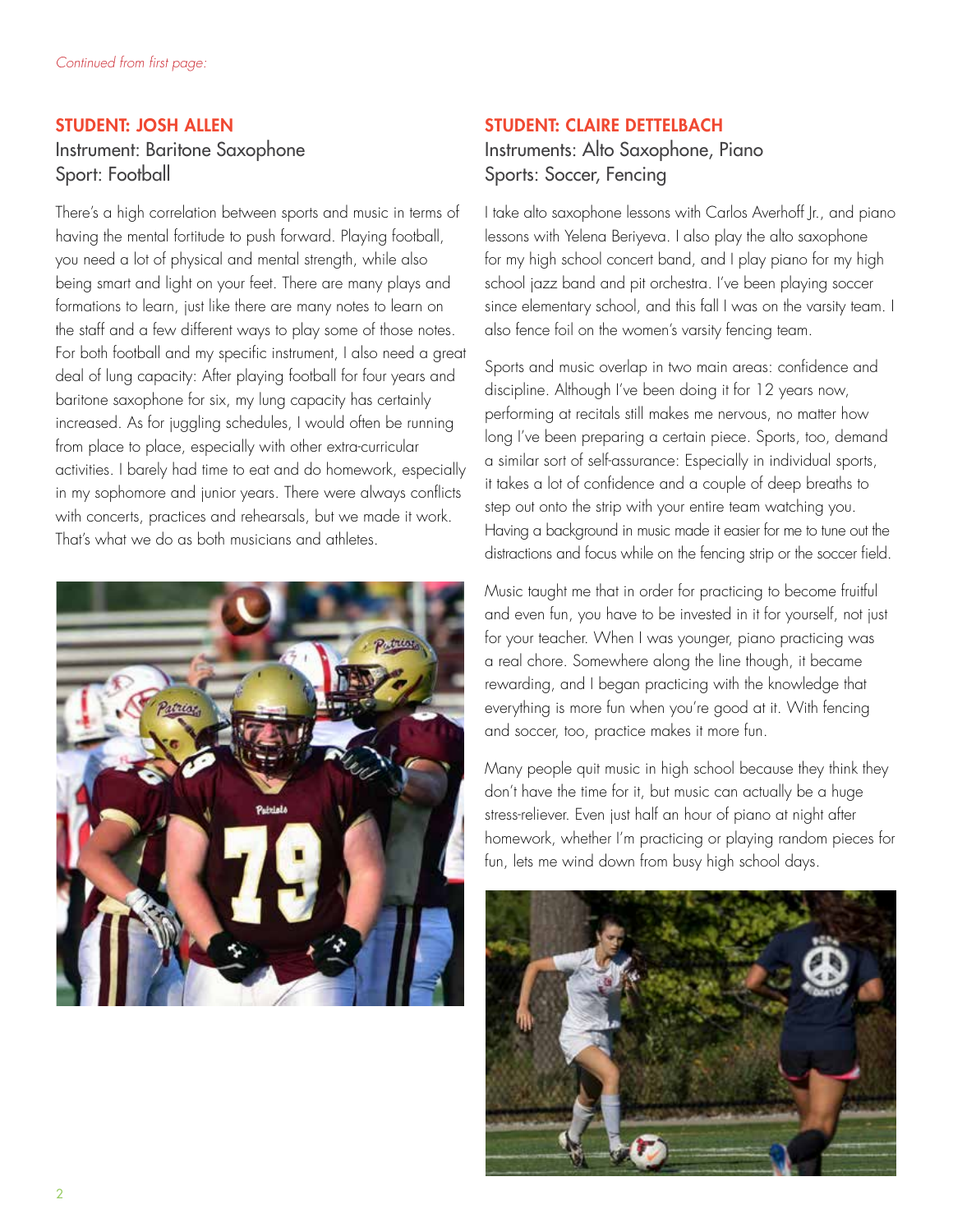### STUDENT: ZOE DETTELBACH

Instrument: Clarinet Sports: Soccer, Basketball

I've been playing soccer and basketball through all four years of high school. I was the captain of the women's basketball team this winter. At CCM, I study the clarinet with Liz Leehey, and I also play clarinet for the Concord-Carlisle High School concert band.

It has been great to have the balance of sports and music in my life. High school students can be stressed from school work and planning for the future, and for me, music has been an incredible way to alleviate stress, in the same way that sports can. Having band during the school day means that, for an hour, I'm able to put down my pencil and paper or computer and just focus on making music. It allows me to relax and express myself through my instrument with a group of my peers. It's an entirely different environment than the classroom, which is one of the things I love about it. Sports alleviate stress for me, too, through competition; while band does so through working with others to make music. I can't imagine my high school years without them, and I intend to continue my involvement with both when I head off to college this fall.



### STUDENT: LYDIA YODER

Instrument: Cello Sport: Nordic Skiing

I have been playing the cello for 13 years and have been cross-country skiing for about eleven years. I learned cello first, and the rhythm really helped my coordination and technique with skiing because it relies largely on timing. Skiing, in turn, made me a much more organized person because I had to manage my workouts with school and cello. It forced me to stay organized and think about what I needed and wanted to get done during my day. I am a captain of the cross-country ski team at my high school, and the leadership skills I have developed from that helped me take a leadership role in music groups and mentoring programs. Balancing both athletics and music can be a logistical nightmare at times, but the trouble is well worth the enjoyment I get from both activities.

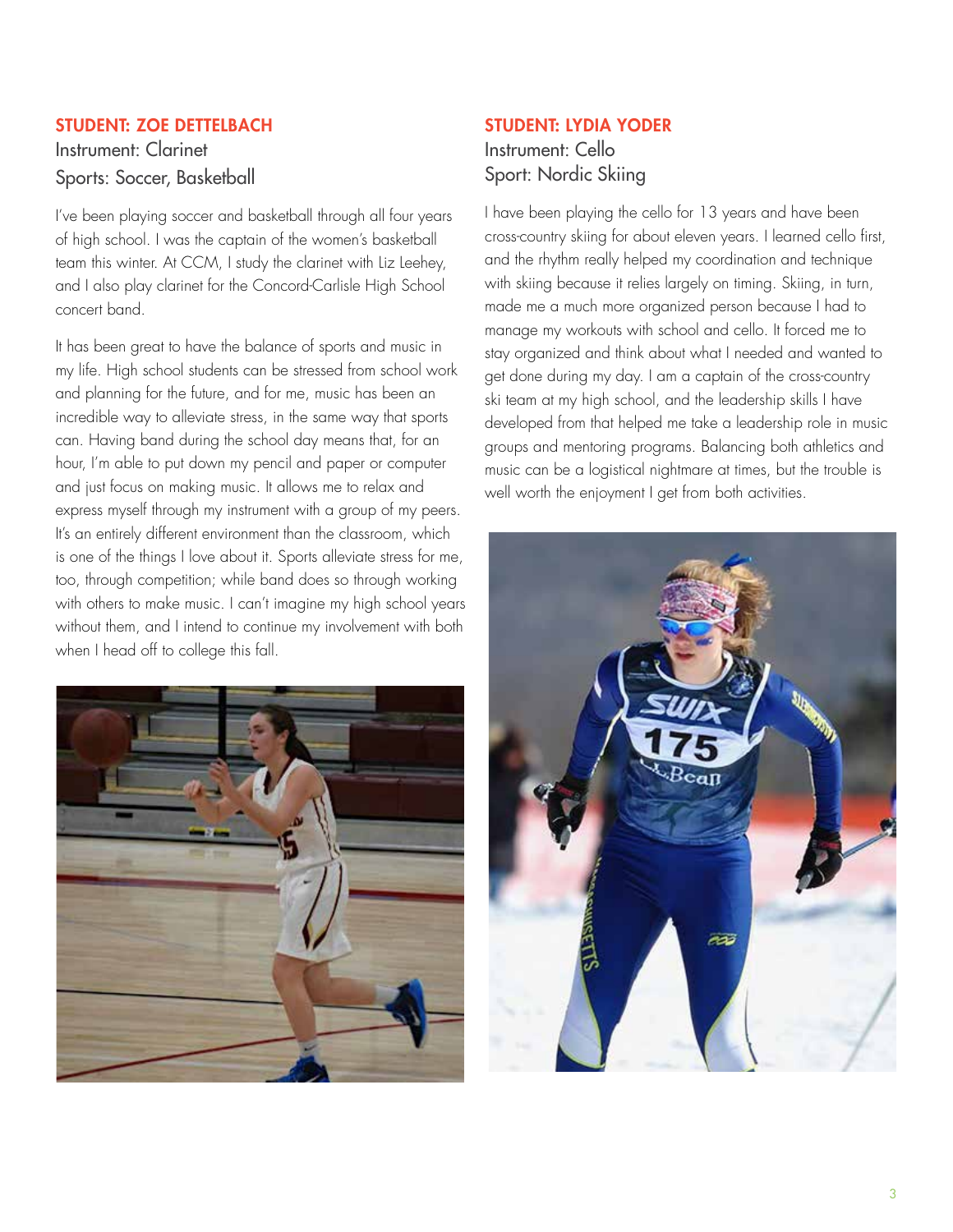## Fiddling Away a Saturday CCM TAKES ON AMERICANA MUSIC



One Saturday afternoon in March, a group of 17 musicians, ranging in age from single digits to notpolite-to-ask, and on instruments ranging from violin to ukulele, gathered for an Old-Time Americana Fiddling Workshop. Participants learned to play the tune, "Sail Away Ladies," without a sheet of music in sight. The workshop was led by renowned fiddlers Laura Cortese and Valerie Thompson, both from the band Laura Cortese and the Dance Cards.

The pair first introduced the group to Americana fiddling, teaching the basics of playing by ear, then split the musicians into two groups—one for the violin players and the other for ukulele, guitar, mandolin, banjo, cello, and bass. Each group had fun perfecting their own parts. The violin group even created a few original verses of their own about a frog to teach their fellow workshop attendees. Much laughter ensued while the group came up with many different rhymes about the frog landing on their heads. Within two hours, the group had reassembled to play and sing the tune all together, almost like magic.

For those who have never played by ear before, there can be a learning curve, Cortese says. "You have to take the time to hear the melody, internalize it, then get your fingers to play that melody," she says. "But once you do, it's like those songs you sang as a child that will be with you forever."

Andrew West was among those at the workshop who had never learned by ear before. The banjo player says he has taught himself an assortment of children's songs to play for his infant son, "but I've never learned a tune in a group like that," he says. "It was really fun." When he got home, he continued to tinker on the tune, working out a few kinks and feeling "super pumped" about what he had learned.



Laura Cortese and Valerie Thompson brought pure fun to the jam session at CCM!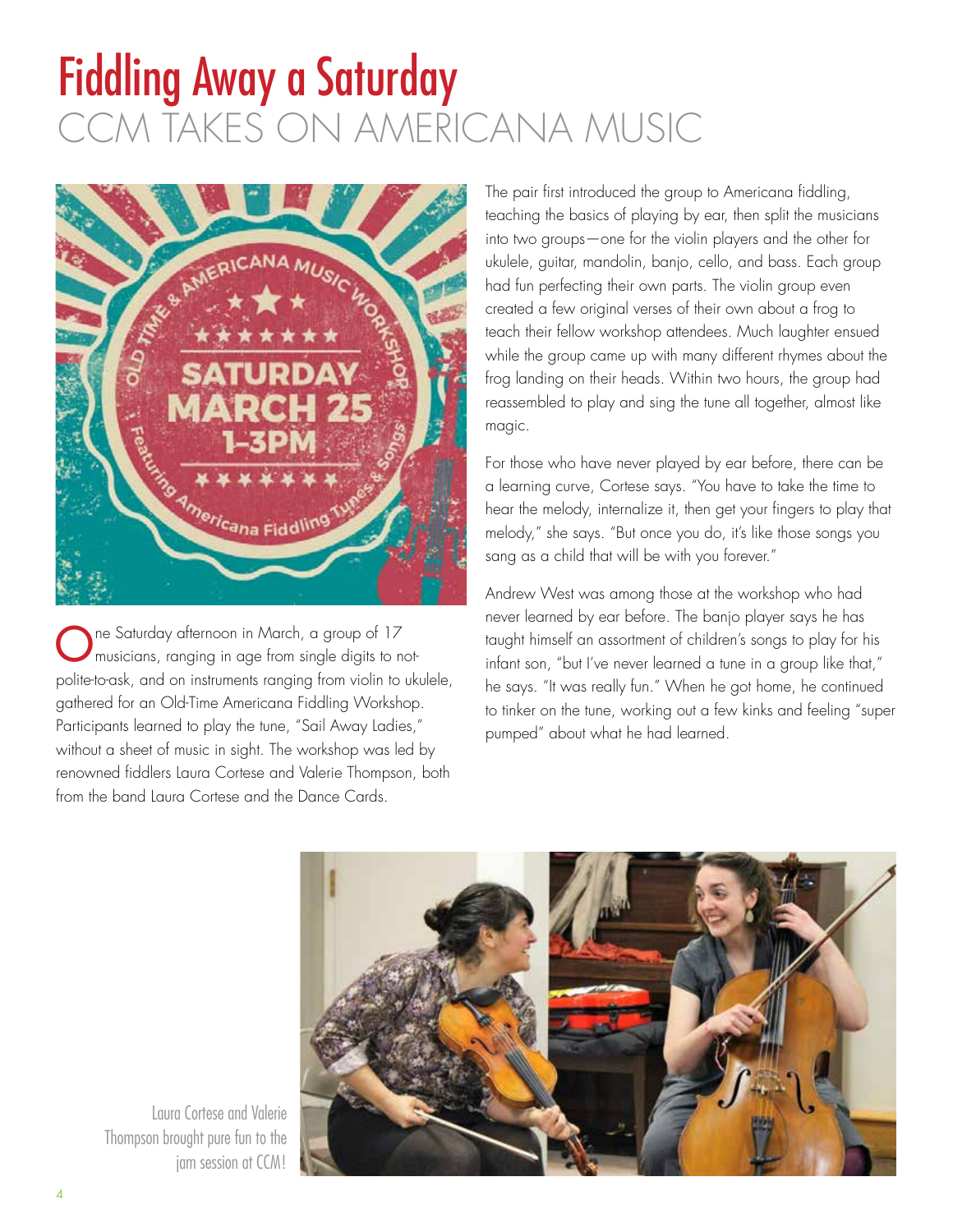

*"It's about connecting with others and enjoying playing music with them"*

Cortese says the process of learning by ear is adjustable, based on the mix of players and abilities in the room, and the fun is in this mix. "I've always enjoyed the fact that this music is something that someone can start playing when they're very young or in retirement or anywhere in between. This music is not about being virtuosic player, it's about connecting with others and enjoying playing music with them," she says. "You might learn a tune because the melody is beautiful, or you might learn it because you know your friend likes to play that tune, and you want to have a shared repertoire so you can play music together."

Kate Yoder, CCM executive director and founder, hopes that this workshop is just the beginning, and that multigenerational groups will return for more opportunities to explore this music, so different from traditional or classical offerings. And so much fun in the mix.



Andrew West's enthusiasm helped energize the group.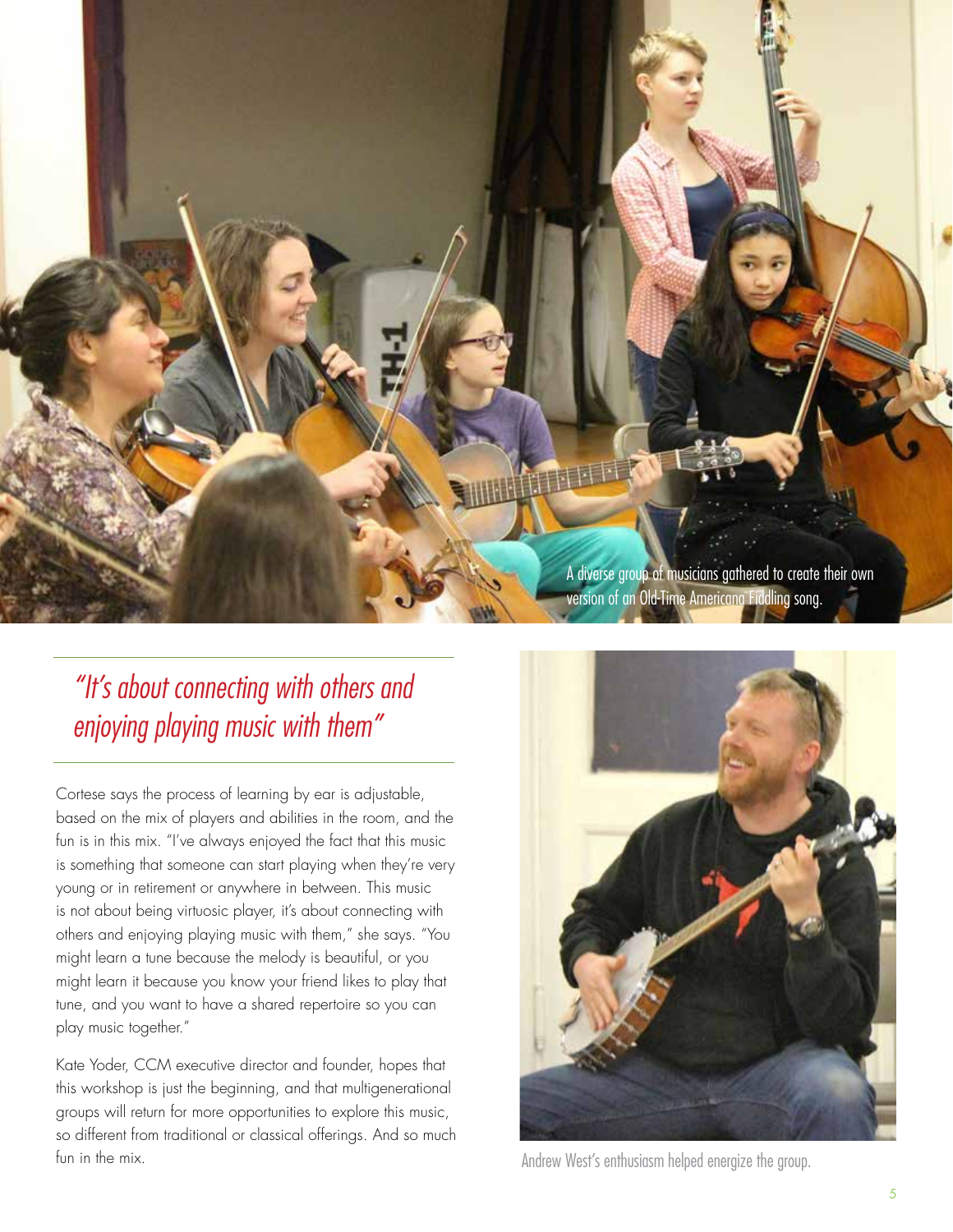## There's No Place Like CCM

The winter party on March 4th offered guests the rare<br>Chance to spend an evening inside the glittering Emer chance to spend an evening inside the glittering Emerald City. Getting there was as easy as navigating to the deCordova Museum in Lincoln, with none of the hazards of traveling by tornado. The evening's theme was a tribute to the iconic song of the *Wizard of Oz,* "Somewhere Over the Rainbow," which the American Film Institute ranked first on its 100 Greatest American Movie Music list. "It's an important genre of music and one that's fun to celebrate with the families in our community," says Kate Yoder, CCM's executive director, and founder.

A full community of musicians, students, teachers, families, and friends came out to enjoy the festivities—kicked off with a cocktail hour, then dinner, silent and live auctions, and a raffle, thanks to two CCM student volunteers, Olivia Boyle and Julian Dai, worked the crowd selling tickets. Live music included performances by faculty member Gabriela Martina a jazz singer originally from Switzerland who must be the rare performer to jazz up "Somewhere Over the Rainbow" with a yodel—and the Bayside Band, featuring CCM's Chaim Burstein. Special thanks go to Master of Ceremonies Geoff Edgers and auctioneer Ailie Byers as well as those who brought the decorations to brilliant life.

In all, the emerald evening raised more than \$62,000, which supports CCM's musical programming, gives strength to the talented faculty, and ensures CCM's continued stability. More specifically, it allows us to replace well-worn keyboards for



Charlie Morrison, Lucy McBride, Nancy Morrison and Bob McBride enjoying the cocktail hour at the CCM Emerald City.

the group classes and provide critical financial assistance for students. "This year we have granted over \$22,000 in financial assistance, which is \$6,000 more than last year. The demand continues to increase, and it is our mission to make excellent music lessons accessible to all who want to participate," says Yoder.

Particular thanks go to our sponsors, Avison Young, Cambridge Savings Bank, and Woodman & Eaton, P.C. *Especially with their help, dreams really do come true.*



CCM faculty member Gabriela Martina performed the feature song, *Somewhere Over the Rainbow.*



Each beautiful flower centerpiece was adorned with a *Wizard of Oz* quote to inspire us all!



Auctioneer Ailie Byers and CCM Executive Director Kate Yoder got the generous crowd excited to support CCM.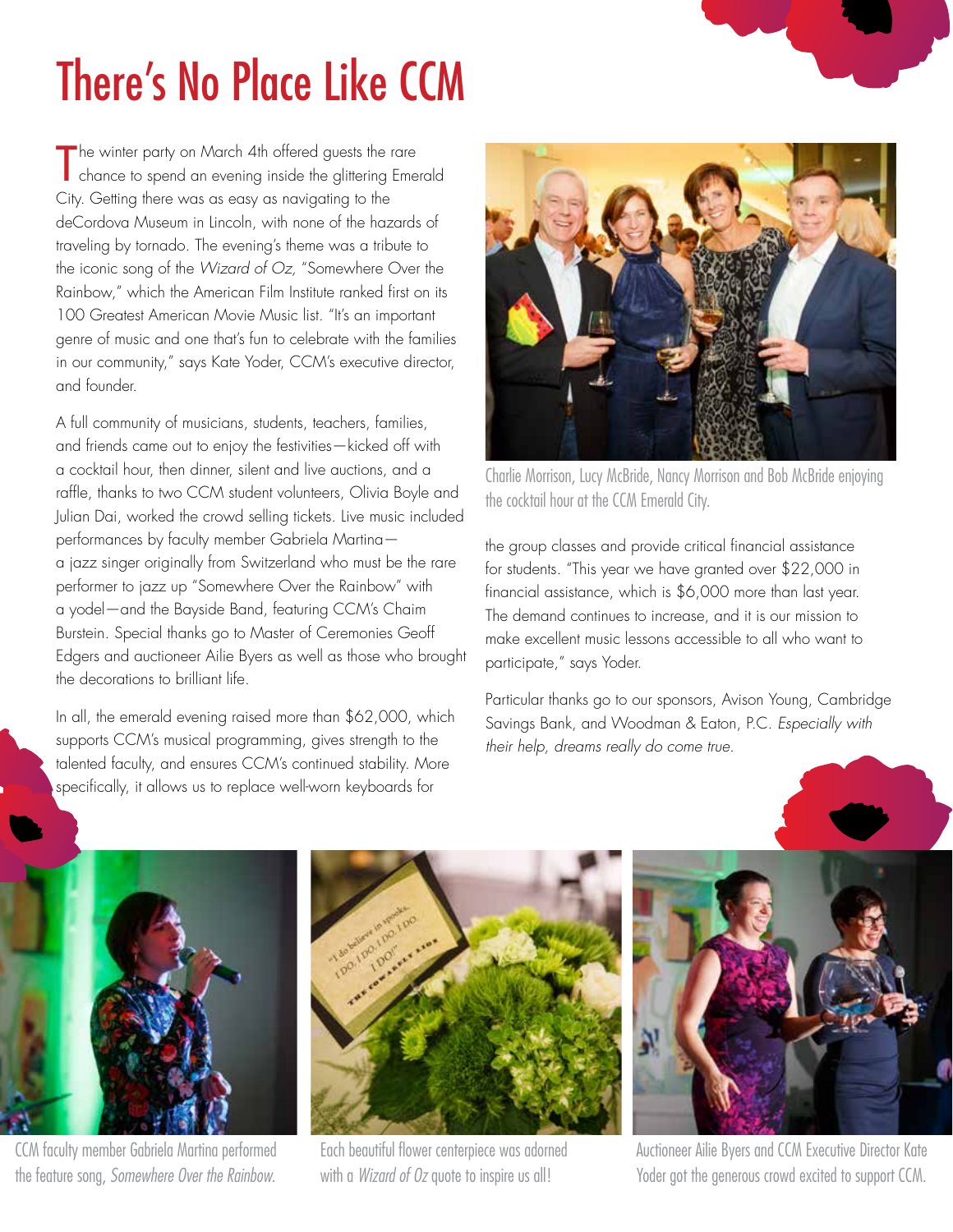## Later-in-Life Learners TAKING UP MUSIC LESSONS IN ADULTHO

J ane Anderson started piano lessons when she was in grammar school but, like many before and after her stopped sometime in high school. Her interest never stalled, though, and Jane enjoyed music throughout her life. After retiring from her career as a software engineer, she took a long hard look at the piano occupying her living room, the same instrument her parents had purchased when she was a child. "It was just sitting there," she says. "I thought I'd like to go back to playing it again." She started taking lessons with CCM's Keith Kirchoff about three years ago. Jane is one of a growing number of adult students of music who are either picking up where they earlier left off or taking up a new instrument for the first time in retirement.

Practicing music is good for the body and soul for countless reasons, of course, but there are particular benefits for those of a certain age: Studies suggest that music can have a positive effect on brain function, physical dexterity, and—particularly for those who performed in CCM' adult recital and social in April—the sense of community that comes from shared experience. The recital featured a number of individuals, as well as ensemble groups, which offer a natural point of connection for CCM's adult students.

### *"I certainly spend more time practicing now than I did many years ago"*

Jane performed Mendelssohn's "Venetian Boat Song," and she doesn't mind admitting that the idea of performing makes her nervous. "I'd be much more comfortable just staying home in my living room, but this is part of learning. I think it's good to force yourself to do this," she says.

Like other adult students, Jane says the learning process is a bit different at this stage of life. For starters, she has the luxury of time to practice and the discipline to see that it happens. "I certainly spend more time practicing now than I did many years ago," she says, and with that discipline comes the benefit



of progress. The use of technology can be a revelation for those who haven't studied an instrument since the time when phones were used only for phone calls. Anderson has been trying to unlearn the habit of depressing the pedal too early, for example. "Keith can take a video on his phone of me playing, and I can see immediately if I'm putting my foot down at the right time, or I can see my hand position. Hearing the music back is really helpful, too, and of course we didn't have that in the old days," she says.

Many retirement-age students point to another indispensable aid, decidedly more low-tech: drugstore reading glasses. Jane says she never needed glasses when she studied piano as a child, but now she wears bifocals. "And they don't work at the piano at all. The music is at one distance, the keys are someplace else, the window is never in the right place," she says. But a simple pair of drugstore readers solved that problem. "I cannot play without them," she says.

Like eyesight, memory can also diminish with youth, making one's ability to memorize music more challenging later in life. And unfortunately there is no technological solution to that one (yet). But the mental exercise of learning music by memory is a worthy challenge that, like playing music itself, helps keep a person young.